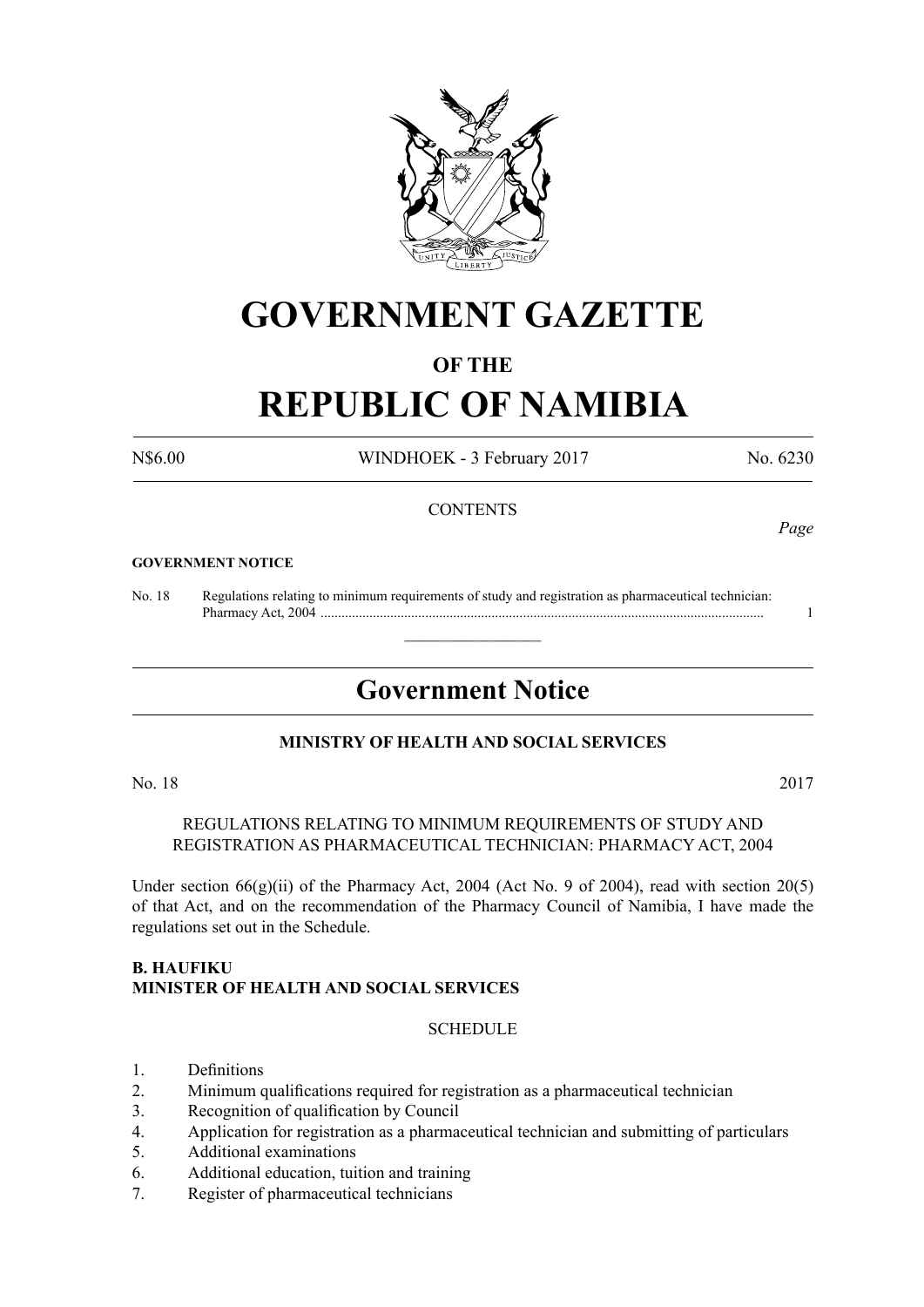- 8. Restoration of name to register
- 9. Language of forms and documents

# **Definitions**

**1.** In these regulations, a word or expression to which a meaning has been given in the Act has that meaning and, unless the context otherwise indicates -

"applicant" means a person making an application in accordance with these regulations;

"certified" means certified as a true copy of the original by a commissioner of oaths appointed under section 5, or designated under section 6, of the Justices of the Peace and Commissioners of Oaths Act, 1963 (Act No. 16 of 1963);

"registration authority" means the registration authority of a country responsible for the registration of a person to practice as a pharmaceutical technician in that country; and

"the Act" means the Pharmacy Act, 2004 (Act No. 9 of 2004).

# **Minimum qualifications required for registration as a pharmaceutical technician**

**2.** (1) The minimum qualification, required by the Council for the registration of a person as a pharmaceutical technician in terms of section 18(1) of the Act, is a Diploma in Pharmacy obtained at an educational institution after the successful completion of full-time study for a period of not less than three years at that educational institution.

(2) The curriculum of study for the Diploma prescribed in subregulation (1) must include the following subjects -

- (a) Pharmaceutical Science;
- (b) Pharmacy Practice;
- (c) Primary Health Care;
- (d) Physiology;
- (e) Pathology;
- (f) Pharmacology; and
- (g) Pharmacotherapy.

# **Recognition of qualification by Council**

**3.** The Council may recognise, for the purpose of the registration of a person as a pharmaceutical technician, a qualification prescribed by regulation 2(1), if the -

- (a) educational institution at which that person obtained that qualification is approved by the Council for that purpose;
- (b) curriculum prescribed by the educational institution to obtain a qualification is approved by the Council;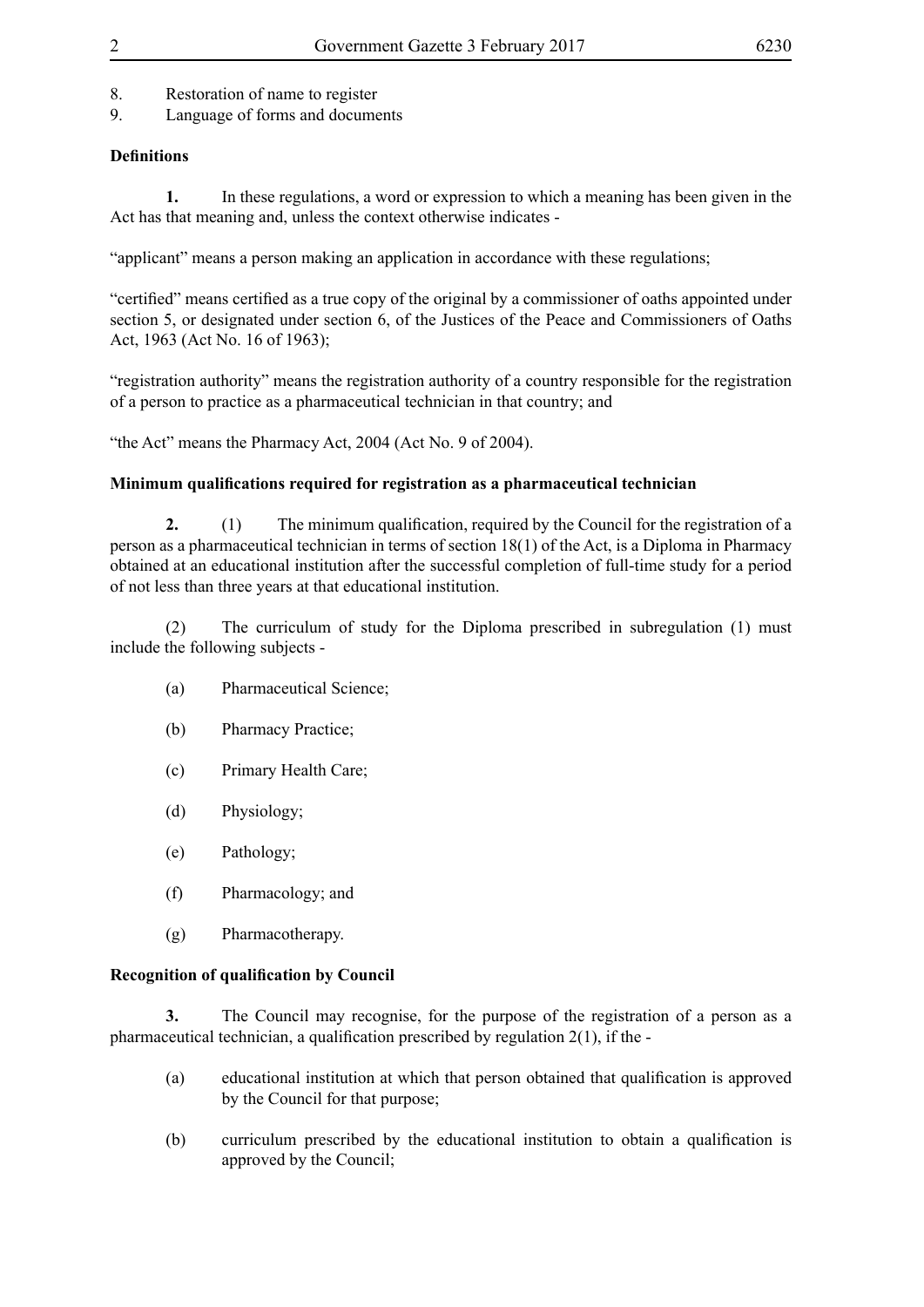- (c) relevant registration authority of the country, where the qualification is obtained, confirms in writing that such qualified pharmaceutical technician may practise as a pharmaceutical technician in that country; and
- (d) applicant complies with the other requirements for registration as a pharmaceutical technician prescribed by or under the Act.

#### **Application for registration as pharmaceutical technician and submitting of particulars**

**4.** (1) An application for the registration of a person as a pharmaceutical technician must be made in accordance with section 21 of the Act.

(2) An application referred to in subregulation (1) in addition to the documents and particulars specified in section 21(2) of the Act, must be accompanied by -

- (a) a certified copy of the identity or passport of the applicant; and
- (b) the original certificate of registration to practise as a pharmaceutical technician in the country where the applicant obtained the qualification, issued by the relevant registration authority of such country, if the qualification upon which the applicant relies for registration as a pharmaceutical technician is a qualification referred to in section 23(1) of the Act.

(3) If the applicant is not registered with the registration authority referred to in subregulation (2), the applicant must submit -

- (a) a certificate, issued by the relevant registration authority, certifying that the qualification which the applicant holds entitles the applicant to be registered as a pharmaceutical technician in that country; or
- (b) if the applicant had been so registered previously, a certificate issued by that registration authority, confirming that the applicant has been registered in that country and the applicant's name has been removed from the register of the registration authority and specifying the grounds for the removal.

 (4) If the qualification upon which the applicant relies for registration has been awarded by an educational institution at which the medium of instruction is not the English language, Council may require the applicant to furnish the Council with proof of the applicant's proficiency in English in a manner as the Council may determine.

#### **Additional examinations**

**5.** (1) An additional examination referred to in section 23(1)(b)(ii) of the Act, in respect of a person referred to in that section, must consist of written, oral or practical examinations as the Council may determine.

(2) The Council may appoint, subject to such conditions as it may determine, suitable persons to conduct the examinations referred to in subregulation (1).

#### **Additional education, tuition and training**

**6.** (1) If the Council registers a person conditionally as an additional pharmaceutical technician under section 23(2)(a) of the Act, the Council may determine the additional education, tuition or training that the person so conditionally registered must undertake in order to qualify for registration as a pharmaceutical technician under the Act.